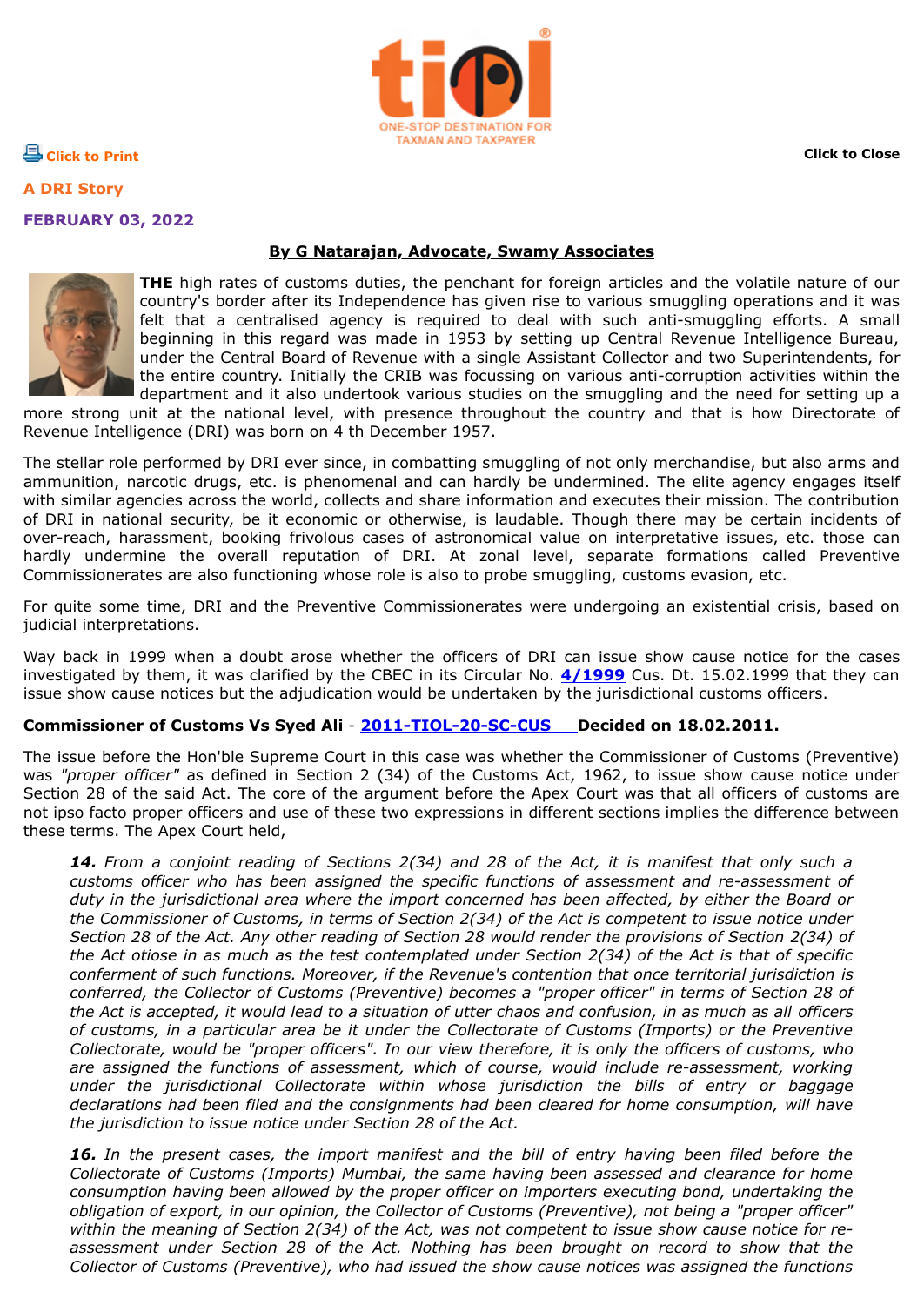*under Section 28 of the Act as "proper officer" either by the Board or the Collector/Commissioner of Customs. We are convinced that Notifications No. 250-Cus. and 251-Cus., both dated 27th August, 1983, issued by the Central Government in exercise of the powers conferred by sub-section (1) of the Section 4 of the Act, appointing Collector of Customs (Preventive) etc. to be the Collector of Customs for Bombay, Thane and Kolaba Districts in the State of Maharashtra did not ipso facto confer jurisdiction on him to exercise power entrusted to the "proper officers" for the purpose of Section 28 of the Act.*

Thus, the Hon'ble Supreme Court has held that the officers of preventive formations are not proper officers and hence cannot exercise the powers under Section 28 of the Act.

When the Budget for the year 2011-12 was presented on 28.02.2011, the catastrophic impact of the above decision of the Hon'ble Supreme Court had apparently not dawned on the budget making body. Section 28 of the Customs Act was proposed to be amended vide Finance Bill 2011, for some other reasons.

Prior to this proposed amendment, as per section 28 the time limit for issuing show cause notices in difference circumstances are as below.

(a) in the case of any import made by any individual for his personal use or by Government or by any educational, research or charitable institution or hospital, within one year;

(b) in any other case, within six months,

(c) where any duty has not been levied or has been short-levied or the interest has not been charged or has been part paid or the duty or interest has been erroneously refunded by reason of collusion or any wilful mis-statement or suppression of facts by the importer or the exporter or the agent or employee of the importer or exporter, the period shall be within five years.

The Notes on Clauses and the Memorandum to Finance Bill, 2011 described the purpose of substitution of a new section 28, as below.

Notes on clauses : Clause 41 of the Bill seeks to substitute a new section for section 28 of the Customs Act relating to recovery of duties not levied or short levied or erroneously refunded so as to make the provisions more coherent and clear.

Memorandum : Section 28 is being substituted so as to make the provisions more coherent and clear as also to harmonize the demand period in normal cases to one year.

The new Section 28, as substituted by the Finance Bill, 2011 is reproduced below for ready reference and the Explanation 2 at the end may be noted specifically.

*28. Recovery of duties not levied or short levied or erroneously refunded. - (1) Where any duty has not been levied or has been short-levied or erroneously refunded, or any interest payable has not been paid, part-paid or erroneously refunded, for any reason other than the reasons of collusion or any wilful mis-statement or suppression of facts,-*

*(a) the proper officer shall, within one year from the relevant date, serve notice on the person chargeable with the duty or interest which has not been so levied or which has been short-levied or short-paid or to whom the refund has erroneously been made, requiring him to show cause why he should not pay the amount specified in the notice;*

*(b) the person chargeable with the duty or interest, may pay before service of notice under clause (a) on the basis of,-*

*(i) his own ascertainment of such duty; or*

*(ii) the duty ascertained by the proper officer,*

*the amount of duty along with the interest payable thereon under section 28AA or the amount of interest which has not been so paid or part-paid.*

*(2) The person who has paid the duty along with interest or amount of interest under clause (b) of sub-section (1) shall inform the proper officer of such payment in writing, who, on receipt of such information, shall not serve any notice under clause (a) of that sub-section in respect of the duty or interest so paid or any penalty leviable under the provisions of this Act or the rules made thereunder in respect of such duty or interest.*

*(3) Where the proper officer is of the opinion that the amount paid under clause (b) of sub-section (1) falls short of the amount actually payable, then, he shall proceed to issue the notice as provided for in clause (a) of that sub-section in respect of such amount which falls short of the amount actually payable in the manner specified under that sub-section and the period of one year shall be computed from the date of receipt of information under sub-section (2).*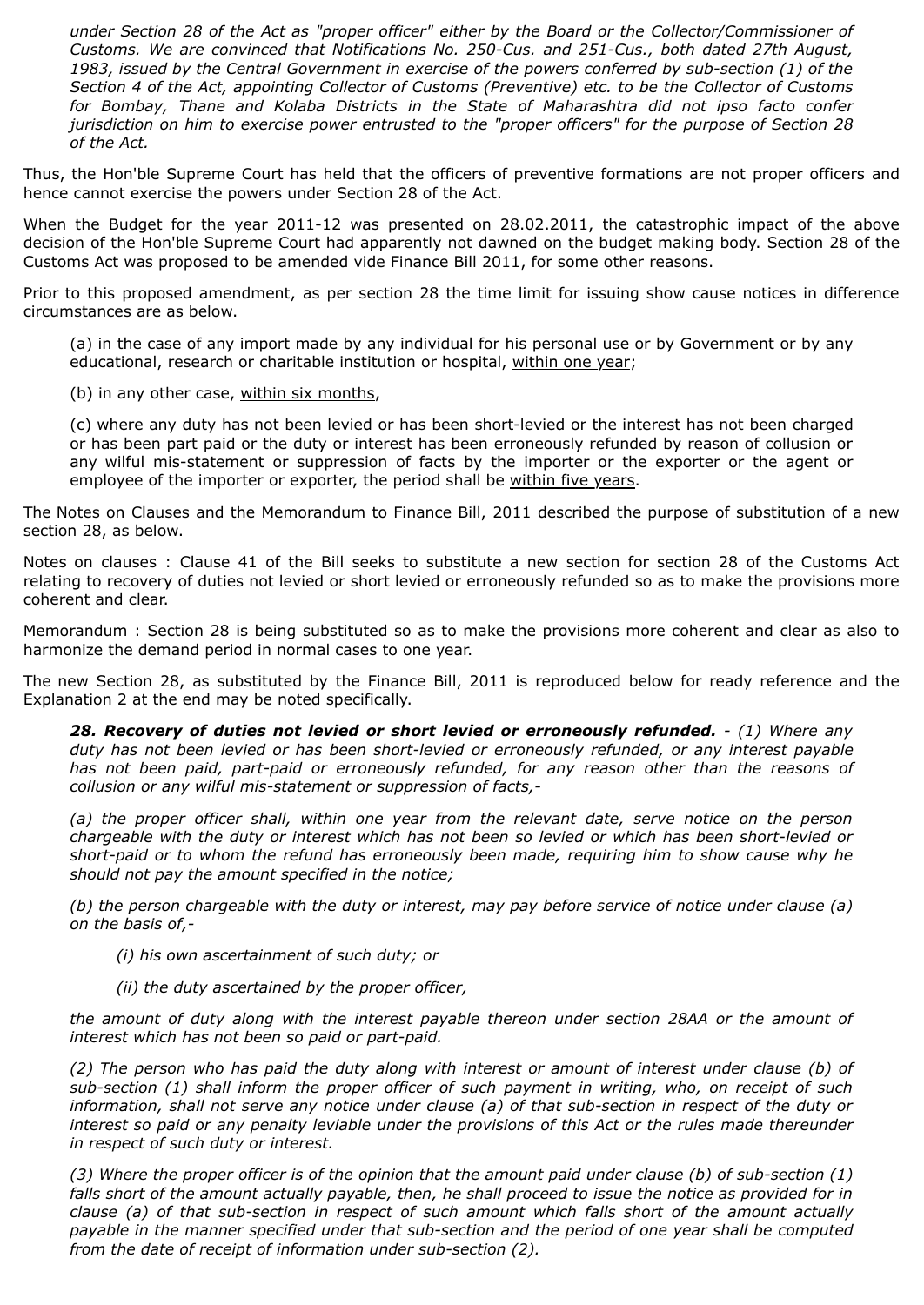*(4) Where any duty has not been levied or has been short-levied or erroneously refunded, or interest payable has not been paid, part-paid or erroneously refunded, by reason of, -*

- *(a) collusion; or*
- *(b) any wilful mis-statement; or*
- *(c) suppression of facts,*

*by the importer or the exporter or the agent or employee of the importer or exporter, the proper officer shall, within five years from the relevant date, serve notice on the person chargeable with duty or interest which has not been so levied or which has been so short-levied or short-paid or to whom the refund has erroneously been made, requiring him to show cause why he should not pay the amount specified in the notice.*

*(5) Where any duty has not been levied or has been short-levied or the interest has not been charged or has been part-paid or the duty or interest has been erroneously refunded by reason of collusion or any wilful mis-statement or suppression of facts by the importer or the exporter or the agent or the employee of the importer or the exporter, to whom a notice has been served under sub-section (4) by the proper officer, such person may pay the duty in full or in part, as may be accepted by him, and the interest payable thereon under section 28AA and the penalty equal to twenty-five per cent. of the duty specified in the notice or the duty so accepted by that person, within thirty days of the receipt of the notice and inform the proper officer of such payment in writing.*

*(6) Where the importer or the exporter or the agent or the employee of the importer or the exporter, as the case may be, has paid duty with interest and penalty under sub-section (5), the proper officer shall determine the amount of duty or interest and on determination, if the proper officer is of the opinion -*

*(i) that the duty with interest and penalty has been paid in full, then, the proceedings in respect of such person or other persons to whom the notice is served under sub-section (1) or sub-section (4), shall, without prejudice to the provisions of sections 135, 135A and 140 be deemed to be conclusive as to the matters stated therein; or*

*(ii) that the duty with interest and penalty that has been paid falls short of the amount actually payable, then, the proper officer shall proceed to issue the notice as provided for in clause (a) of sub-section (1) in respect of such amount which falls short of the amount actually payable in the manner specified under that sub-section and the period of one year shall be computed from the date of receipt of information under sub-section (5).*

*(7) In computing the period of one year referred to in clause (a) of sub-section (1) or five years referred to in sub-section (4), the period during which there was any stay by an order of a court or tribunal in respect of payment of such duty or interest shall be excluded.*

*(8) The proper officer shall, after allowing the concerned person an opportunity of being heard and after considering the representation, if any, made by such person, determine the amount of duty or interest due from such person not being in excess of the amount specified in the notice.*

*(9) The proper officer shall determine the amount of duty or interest under sub-section (8), -*

*(a) within six months from the date of notice, where it is possible to do so, in respect of cases falling under clause (a) of subsection (1);*

*(b) within one year from the date of notice, where it is possible to do so, in respect of cases falling under sub-section (4).*

*(10) Where an order determining the duty is passed by the proper officer under this section, the person liable to pay the said duty shall pay the amount so determined along with the interest due on such amount whether or not the amount of interest is specified separately.*

*Explanation 1. - For the purposes of this section, "relevant date" means,-*

*(a) in a case where duty is not levied, or interest is not charged, the date on which the proper officer makes an order for the clearance of goods;*

*(b) in a case where duty is provisionally assessed under section 18, the date of adjustment of duty after the final assessment thereof or re-assessment, as the case may be;*

*(c) in a case where duty or interest has been erroneously refunded, the date of refund;*

*(d) in any other case, the date of payment of duty or interest*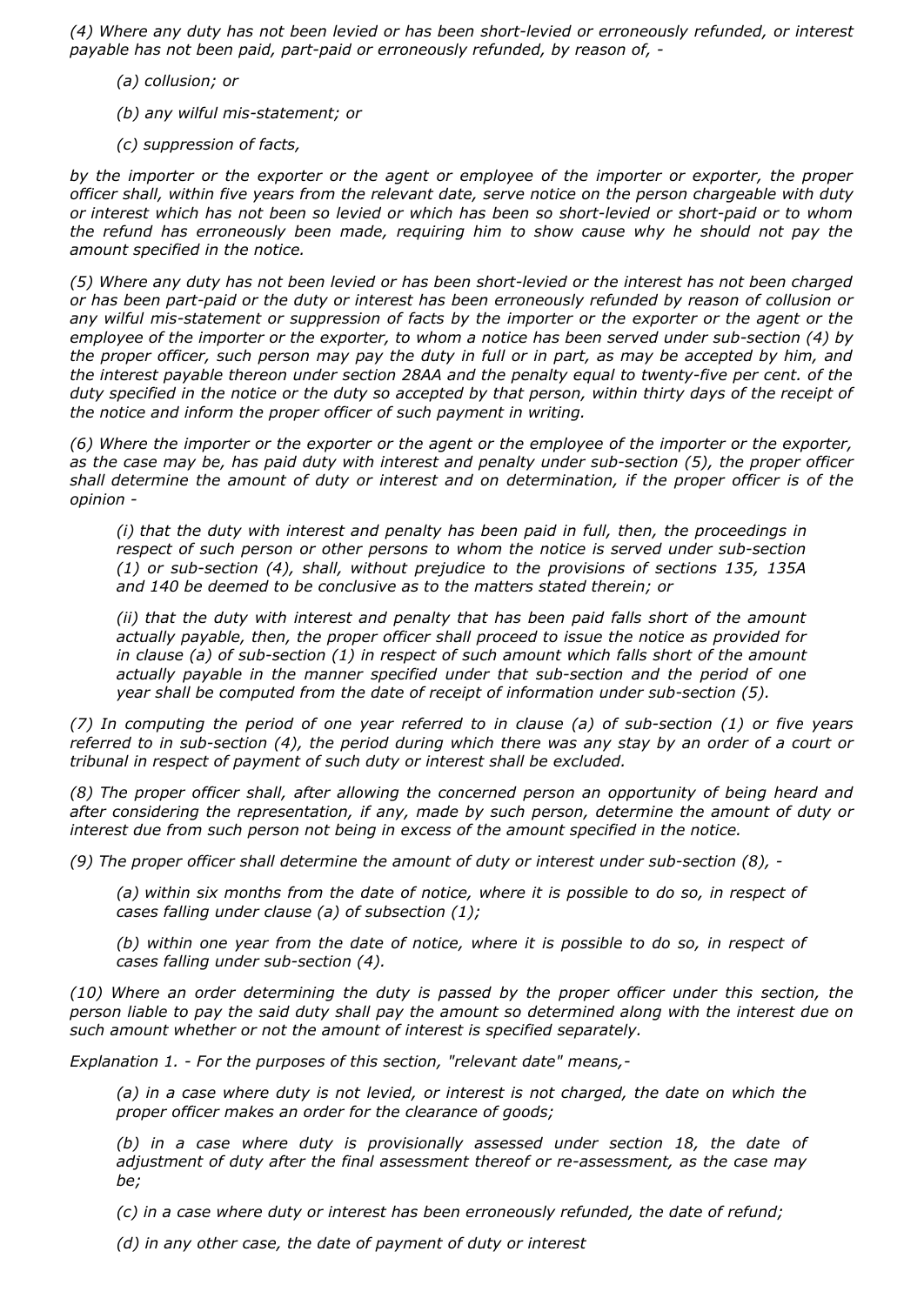*Explanation 2. - For the removal of doubts, it is hereby declared that any non-levy, short-levy or erroneous refund before the date on which the Finance Bill, 2011 receives the assent of the President, shall continue to be governed by the provisions of section 28 as it stood immediately before the date on which such assent is received.*

After the presentation of the Budget on 28.02.2011, the impact of the SC decision was felt like a thunderbolt and, therefore, the CBEC came out with a fire-fighting solution vide instruction bearing F.No. **[437/143/2009](https://taxindiaonline.com/RC2/notDesc.php?MpoQSrPnM=NTQwMw==)** Dt. 15.04.2011, wherein it was directed that all future show cause notices for cases investigated by DRI and Customs Preventive Formations shall be issued by the jurisdictional customs officers.

To quote,

*2. In view of Hon'ble Supreme Court order, while other alternative measures are being considered to address the matter, it has been decided by the Board that henceforth all Show Cause Notices under Section 28 of the Customs Act, 1962 in respect of cases investigated DRI/Customs Preventive formations are required to be issued by jurisdictional Commissioners from where imports have taken place. Board also desires the field formations to examine the pending show cause notices and wherever the cases are not hit by limitation, show cause notices may be got issued afresh by jurisdictional Commissionerates in supersession of the earlier show cause notices and in the light of the Hon'ble Supreme Court judgment in the matter.*

Further, Notification **[44/2011 Cus. N.T.](https://taxindiaonline.com/RC2/notDesc.php?MpoQSrPnM=NjUyNw==)** Dt. 06.07.2011 has been issued to assign the functions of proper officers for the purposes of section 17 and 28 of the Customs Act on DRI officers *"in exercise of the powers conferred under Section 2 (34)"*. It may be noted that Section 2 (34) defines the term *"proper officer"*. This, according to the Government, would take care of the fall out of Supreme Court judgement in Sayed Ali, prospectively. To protect the actions taken in the past, separate measures were taken, which we will see later.

At this stage Circular No. **[44/2011 Cus.](https://taxindiaonline.com/RC2/notDesc.php?MpoQSrPnM=NTM4MQ==)** Dt. 23.09.2011 may also be noted. The Board reiterated the position in this Circular that in view of the above legislative changes, DRI and Customs (Preventive) formations can now issue show cause notice, but shall not adjudicate them. The earlier instructions dated 15.04.2011 referred supra has also been withdrawn. It may be noted that though DRI officers are designated as "proper officers" for the purposes of entire Section 28, including adjudication under sub-section (8), adjudication was kept away from the DRI hands by way of administrative instructions thorough this Circular.

DRI was been given the adjudication powers also, in the year 2014. In this connection, reference can be made to CBEC's Circular No. **[14/2014 Cus](https://taxindiaonline.com/RC2/notDesc.php?MpoQSrPnM=MTczMzY=)** . Dt. 11.12.2014. To quote from this Circular,

*Attention is invited to Board Circular No. 44/2011-Cus., dated 23-9-2011 [2011 (272) E.L.T. (T22)] regarding adjudication of appraising related cases.*

*2. Para 5 of the Board Circular No. 44/2011-Cus., dated 23-9-2011 [2011 (272) E.L.T. (T22)] clarified that the officers of DRI and DGCEI shall not exercise authority in terms of section 28(8) of the Customs Act, 1962 even though they have been assigned the function of 'proper officers' for the purposes of section 17 and section 28 of the Customs Act 1962 vide notification No. 44/2011-Cus. (N.T.) dated 6-7-2011.*

*3. Pursuant to the Cadre structuring/reorganization of CBEC, new posts in the rank of Commissioners of Customs have been created in DRI and DGCEI for adjudication of cases relating to cases investigated by DRI and DGCEI.*

*4. In the light of the aforementioned development, Board has decided that henceforth, specified officers of DRI and DGCEI may attend to work relating to adjudication of case where show cause notices of short levy/non levy of customs duty have been issued under section 28 of the Customs Act 1962.*

*5. Board Circular No. 44/2011-Cus., dated 23-9-2011 stands modified to the above extent.*

From that time onwards, DRI officers used to adjudicate the show cause notice issued by them. Additional Director General (Adjudication), who is of the rank of Commissioner came to be appointed for such adjudication purposes.

Notification **[60/2015-Cus. N.T](https://taxindiaonline.com/RC2/notDesc.php?MpoQSrPnM=MTgxNTc=)** . Dt. 04.06.2015 has been issued whereby the CBEC, in exercise of its powers under Section 152 (a) of the Customs Act, has delegated its power under Sections 4 and 5 of the Customs Act to the Principal Director General of DRI, to appoint the officers working under him for the purpose of adjudication of show cause notices issued by DRI. That is how the DRI officers came to adjudicate the show cause notices issued by them.

Coming back to the shockwaves generated by the Hon'ble Supreme Court in Sayed Ali case, in order to protect the actions taken by DRI and Customs Preventive formations prior to 06.07.2011 (prior to issue of Notification 44/2011), Customs (Amendment and Validation) Bill 2011 was introduced, which, after the assent of the President on 16.09.2011, gazetted on 20.09.2011. Through this amendment, a new sub-section (11) was introduced in Section 28. The State of Objects and Reasons for this Bill explained the purpose of the amendment as,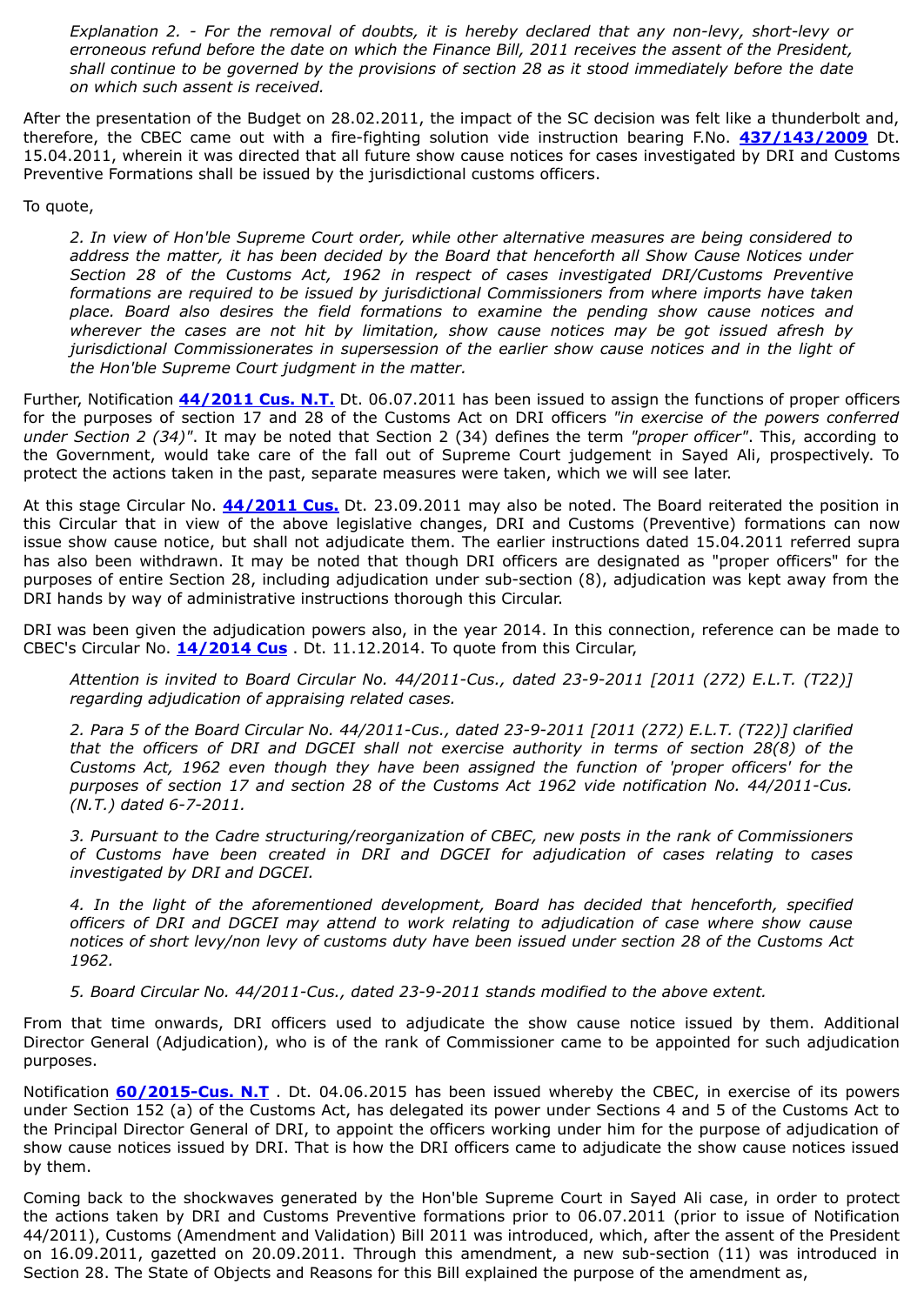*The Customs Act, 1962 consolidates and amends the law relating to customs. Clause (34) of section 2 of the said Act defines the expression "proper officer" in relation to the functions under the said Act to mean the officer of customs who is assigned those functions by the Central Board of Excise and Customs or the Commissioner of Customs. Recently, a question has arisen as to whether the Commissioner of Customs (Preventive) is competent to exercise and discharge the powers of a proper officer for issue of a notice for the demand of duty. The Hon'ble Supreme Court of India in Commissioner of Customs versus Sayed Ali and Anr. (Civil Appeal Nos. 4294-4295 of 2002) held that only a customs officer who has been specifically assigned the duties of assessment and re-assessment in the jurisdiction area is competent to issue a notice for the demand of duty as a proper officer. As such the Commissioner of Customs (Preventive) who has not been assigned the function of a "proper officer" for the purposes of assessment or re-assessment of duty and issue of show cause Notice to demand Customs duty under Section 17 read with Section 28 of the Act in respect of goods entered for home consumption is not competent to function as a proper officer which has not been the legislative intent.*

*2. In view of the above the Show Cause Notices issued over the time by the Customs officers such as those of the Commissionerates of Customs (Preventive), Directorate General of Revenue Intelligence and others, who were not specifically assigned the functions of assessment and re-assessment of customs duty may be construed as invalid. The result would be huge loss of revenue to the exchequer and disruption in the revenue already mobilized in cases already adjudicated. However, having regard to the urgency of the matter, the Government issued notification on 6th July, 2011 specifically declaring certain officers as proper officers for the aforesaid purposes.*

*3. In the circumstances, it has become necessary to clarify the true legislative intent that Show Cause Notices issued by Customs officers, i.e., officers of the Commissionerates of Customs (Preventive), Directorate General of Revenue Intelligence (DRI), Directorate General of Central Excise Intelligence (DGCEI) and Central Excise Commissionerates for demanding customs duty not levied or short levied or erroneously refunded in respect of goods imported are valid, irrespective of the fact that any specific assignment as proper officer was issued or not. It is, therefore, purposed to amend the Customs Act, 1962 retrospectively and to validate anything done or any action taken under the said Act in pursuance of the provisions of the said Act at all material times irrespective of issuance of any specific assignment on 6th July, 2011.*

*4. The Bill seeks to achieve the above objects.*

The newly introduced sub-section (11) of Section 28 read as below.

*(11) Notwithstanding anything to the contrary contained in any judgment, decree or order of any court of law, tribunal or other authority, all persons appointed as officers of Customs under subsection (1) of section 4 before the 6th day of July, 2011 shall be deemed to have and always had the power of assessment under section 17 and shall be deemed to have been and always had been the proper officers for the purposes of this section.*

Thus, according to the Government, the unfavourable decision of the Hon'ble Supreme Court in Syed Ali case has been successfully overcome, both for the past and future.

The issue of DRI's power to issue show cause notice and adjudicate them has come up again before the Hon'ble Bombay High Court in the case of Sunil Gupta Vs Union of India – **[2014-TIOL-1949-HC-MUM-CUS](https://taxindiaonline.com/RC2/caseLawDet.php?QoPmnXyZ=OTczNTY=)**. It was argued that even after insertion of sub-section (11) to section 28 of the Customs Act, vide Customs (Amendment and Validation) Act 2011, after the Hon'ble Apex Court judgement in Sayed Ali case, as per Explanation 2 under sub-section (10), which was introduced through Finance Act, 2011, any show cause notices issued prior to the date on which the Finance Bill 2011 receives the assent of the President shall be dealt with only under unamended Section 28. It may be noted that the said Explanation 2 was introduced in the context of amendments made vide Finance Act, 2011.

The Bombay High Court was not impressed with these arguments. In the decision rendered on 03.11.2014, the Bombay High Court has held that sub-section (11) of Section 28 was inserted specifically to overcome the effect of the Hon'ble SC judgement in Syed Ali case; DRI officers are appointed as Customs officers by notification 19/90; and Explanation 2 inserted vide Finance Act, 2011 has got no relevance to sub-section (11) of Section 28. To quote from the decision,

*25. As a result of the above discussion and finding that Explanation 2 has not been dealing with the case, which was specifically dealt with by sub-section (11) of Section 28 of the Act, that we are of the opinion that the challenge in the Writ Petition is without any merit. The Explanation removes the doubts and states that even those cases which are governed by Section 28 and whether initiated prior to the Finance Bill, 2011 receiving the assent of the President shall continue to be governed by Section 28, as it stood immediately before the date on which such assent is received. The reference to Finance Bill therein denotes the bill by the section itself was substituted by Act 8 of 2011 w.e.f. 8th April, 2011. Prior to this Bill by which the section was substituted receiving the assent of the President of India, some cases were initiated and Section 28 was resorted to by the authorities. The Explanation*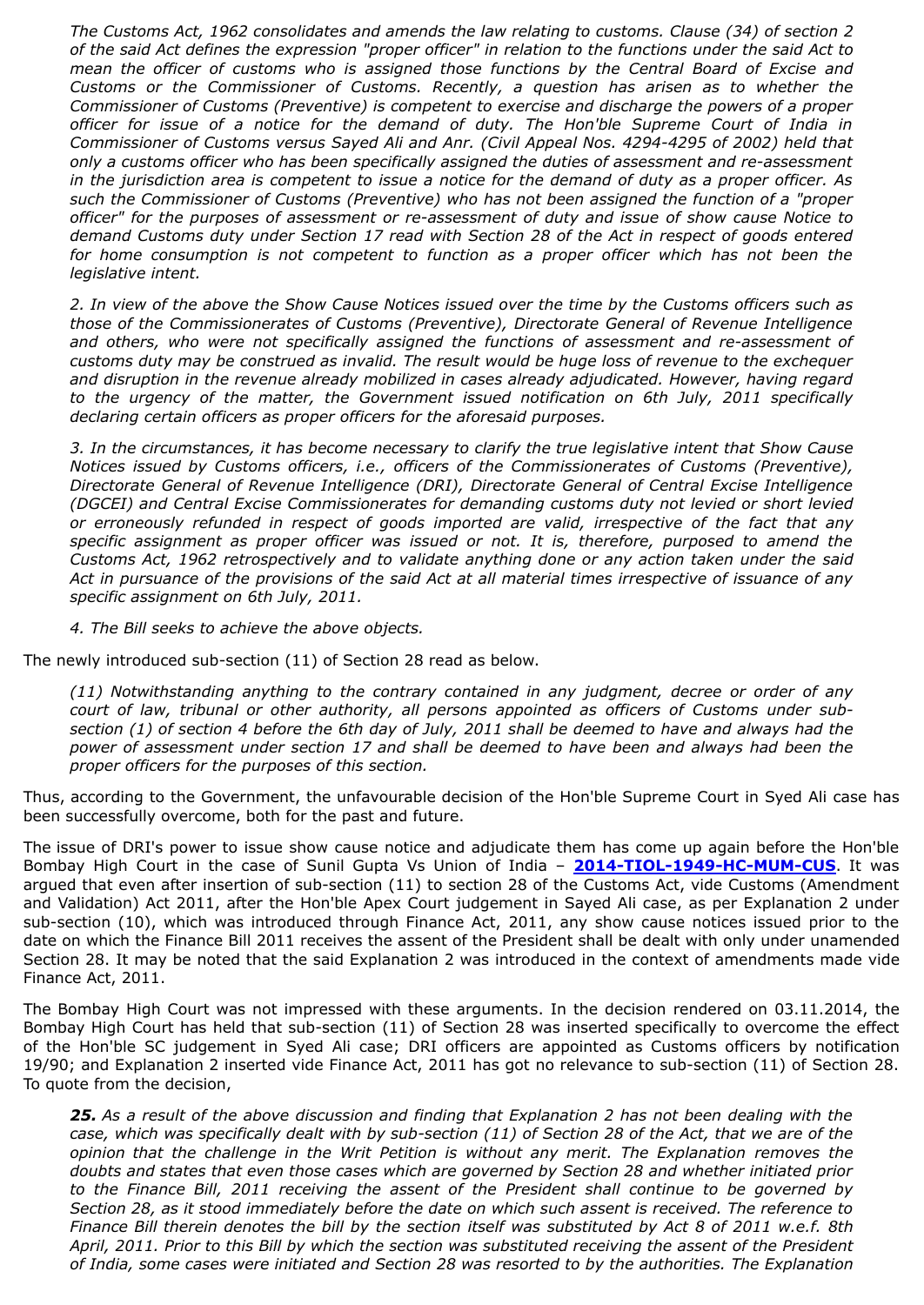*2 clarifies that they will proceed in terms of the un-amended provision. The position dealt with by insertion of Section 28(11) is distinct and that is about competence of the officer. The officers namely those from the Directorate of Revenue Intelligence having been entrusted and assigned the functions as noted above, they are deemed to have been possessing the authority, whether in terms of Section 28 un-amended or amended and substituted as above. In these circumstances, for these additional reasons as well, the challenge to this sub-section must fail.*

The Special Leave Petition filed against this judgement was dismissed by the Hon'ble Supreme Court on the ground of delay, as reported in *2017 (354) ELT A162 SC.*

The same issue was also pending before the Hon'ble High Court of Delhi which came to be decided on 03.05.2016 in Mangali Impex Ltd. & Ors. VS UOI – **[2016-TIOL-877-HC-DEL-CUS](https://taxindiaonline.com/RC2/caseLawDet.php?QoPmnXyZ=MTEzNDE2)** .

Hon'ble Delhi High Court has observed that sub-section (11) of Section 28 is a *non obstante* provision only insofar as judgements, orders, etc. and not with reference to any other provisions of the Customs Act and hence Explanation 2 could not be ignored; the Bombay High Court, in Sunil Gupta has not considered the apparent conflict between Section 28 (11) and Explanation 2; if all the officers of customs appointed as such prior to 06.07.2011 are deemed to be proper officers then the administrative chaos that is likely to result, as pointed out in Syed Ali, would persist.

To quote from the judgement,

*61. Keeping the above principles in mind when Section 28 has been re-casted by Act 8 of 2011 with effect from 8th April 2011 read with Section 28(11) which was introduced by the Customs (Amendment and Validation) Act, 2011 with effect from 16th September 2011, the position that emerges is as under:*

*(i) Section 28(11) states that all persons appointed as Customs Officers prior to 6th July 2011 will be deemed to always have had the power of assessment under Section 17 and shall be deemed to always have been 'proper officers'. Further, this is notwithstanding anything to the contrary in any judgment, decree or order of any Court of law. While the said provision is intended to overcome the defect pointed out in the decision of the Supreme Court in the Sayed Ali case, Section 28(11) of the Act does not state that it would operate notwithstanding anything contained either in the Act or any other Act for the time being in force. In other words, the legislature has not made it explicit that Section 28(11) would prevail notwithstanding anything contained in Explanation 2 to Section 28 of the Act.*

*(ii) On the contrary, Explanation 2 which, as it presently stands, appears after Section 28(11) of the Act as already stood enacted with effect from 8th April 2011 opens with the words 'for the removal of doubts'. It is made clear that non-levy, short-levy or erroneous refund prior to 8th April 2011 would be governed by Section 28 "as it stood immediately before the date on which such assent is received".*

*(iii) Section 28(11), as it presently stands, was not in the statute book prior to 8th April 2011. Therefore, no reference can be made to Section 28(11) of the Act for determining not only the procedure but the very basis on which a non-levy, short-levy or erroneous refund occurring prior to 8th April 2011 should be dealt with.*

*(iv) Prior to 8th April 2011 and even subsequent thereto, only a 'proper officer' who has been 'assigned' specific functions by the C.B.E. & C. or the Commissioner as amended by Section 2(34) of the Act could undertake the task of non-levy, short-levy or erroneous refund. Therefore, for any non-levy, short-levy or erroneous refund prior to 8th April 2011, an officer of the Customs who has not been specifically assigned such function in terms of the Act cannot exercise such power.*

*(v) Section 28(11) therefore, does not validate the show cause notices issued by the DRI, DGCEI Officers who are not 'proper officers' for the purposes of Section 2(34) of the Act if it amounted to undertaking any assessment or re-assessment of a non-levy, short-levy or erroneous refund prior to 8th April 2011.*

*(vi) It is only for a period between 8th April 2011 and 6th July 2011 that such deemed 'proper officer' can be said to have been given retrospective power to deal with non-levy, short-levy or erroneous refund for any period subsequent to 8th April 2011, i.e., the date on which Section 28(11) read with Explanation 2 could be said to have come into force.*

*62. There is merit in the contention that Section 28(11) is overbroad inasmuch as it confers jurisdiction on a plurality of officers on the same subject matter which would result in chaos, harassment, contrary and conflicting decisions. Such untrammelled power would indeed be arbitrary and violative of Article 14 of the Constitution.*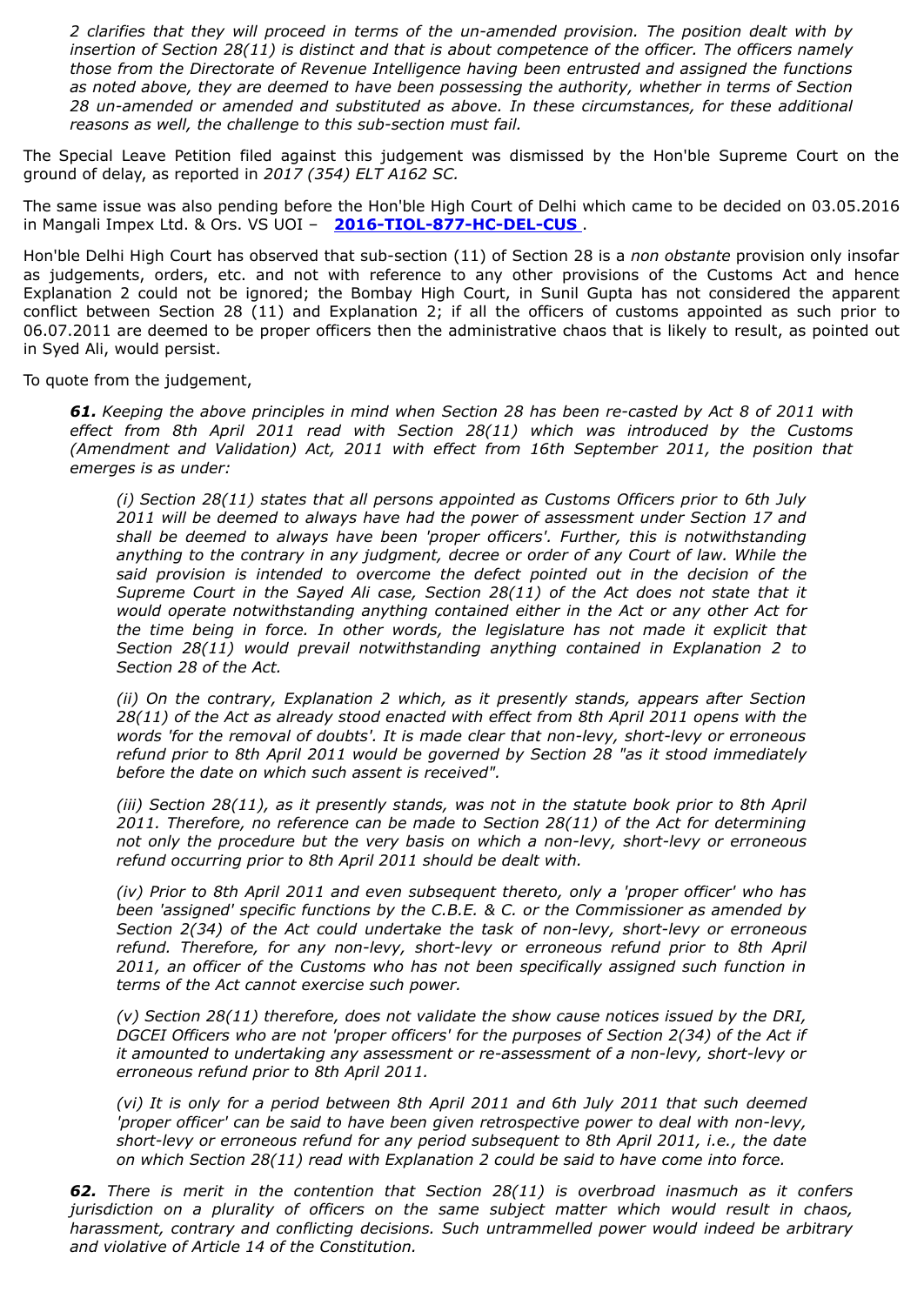*66. The mere fact that Section 28(11) has been given retrospective effect does not solve the essential problem pointed out by the Supreme Court in the Sayed Ali case, which is the absence of the assigning of functions to 'proper officers' under Section 2(34) of the Act. The even more serious problem is the impossibility of reconciling two contradictory provisions, viz., Explanation 2 to Section 28 and Section 28(11) of the Act.*

*70.1 The net result of the above discussion is that the Department cannot seek to rely upon Section 28(11) of the Act as authorising the officers of the Customs, DRI, the DGCEI etc. to exercise powers in relation to non-levy, short-levy or erroneous refund for a period prior to 8th April 2011 if, in fact, there was no proper assigning of the functions of reassessment or assessment in favour of such officers who issued such SCNs since they were not 'proper officers' for the purposes of Section 2(34) of the Act and further because Explanation 2 to Section 28 as presently enacted makes it explicit that such non-levy, short-levy or erroneous refund prior to 8th April 2011 would continue to be governed only by Section 28 as it stood prior to that date and not the newly re-cast Section 28 of the Act.*

As expected, the Department took the matter in SLP to the Supreme Court.

In one of the SLPs, the Supreme Court on 7.10.2016, stayed the Delhi High Court Order. The Supreme Court ordered,

Delay condoned. Leave granted. There shall be a stay of operation of the impugned judgment and order passed by the High Court of Delhi. - **[2016-TIOL-173-SC-CUS](https://taxindiaonline.com/RC2/caseLawDet.php?QoPmnXyZ=MTE4OTIy)**

It is at this stage, on 09.03.2021 a three judge bench of the Hon'ble Supreme Court has rendered its judgement in Canon India Pvt. Ltd. Vs Commissioner - **[2021-TIOL-123-SC-CUS-LB](https://taxindiaonline.com/RC2/caseLawDet.php?QoPmnXyZ=MTY0NjY5)**

In this case, the original assessment by the Assistant Commissioner of Customs was questioned by the DRI and notice was issued and the demand was confirmed by DRI. One of the finding of the Hon'ble Supreme Court is,

*15. It is obvious that the reassessment and recovery of duties i.e. contemplated by Section 28(4) is by the same authority and not by any superior authority such as Appellate or Revisional Authority. It is, therefore, clear to us that the Additional Director General of DRI was not "the" proper officer to exercise the power under Section 28(4) and the initiation of the recovery proceedings in the present case is without any jurisdiction and liable to be set aside.*

Then the Hon'ble Supreme Court went on to decide whether the DRI officers are *"proper officers"*.

*16. At this stage, we must also examine whether the Additional Director General of the DRI who issued the recovery notice under Section 28(4) was even a proper officer. The Additional Director General can be considered to be a proper officer only if it is shown that he was a Customs officer under the Customs Act. In addition, that he was entrusted with the functions of the proper officer under Section 6 of the Customs Act. The Additional Director General of the DRI can be considered to be a Customs officer only if he is shown to have been appointed as Customs officer under the Customs Act.*

The Hon'ble SC has observed that DRI officers are appointed as Customs officers through Notification 17/2002 Cus. N.T. Dt. 07.03.2002. Then it proceeded to determine whether they are "proper officers" for the purposes of Section 28. In this connection Notification 40/2012 Cus. N.T. Dt. 02.05.2012 was referred to, whereby only Assistant Commissioner of Customs and Deputy Commissioner of Customs were made proper officers, for the purpose of Section 28. But, the Hon'ble SC has held that the said Notification is ill-founded in as much as the same has been issued in exercise of powers conferred under Section 2 (34) which is merely a definition clause and any such notification should have been issued under Section 6 of the Act. Though Notification 44/2011 Cus. N.T. Dt. 06.07.2011, appointing DRI officers as proper officers for the purposes of Section 28 was not cited before the Hon'ble Supreme Court, the same would have had similar fate, as the said notification was also issued under Section 2 (34) only. Accordingly, the Hon'ble Supreme Court has held that DRI officers are not "proper officers" and, hence, they cannot issue show cause notices and pass adjudication orders.

This decision came as a second bombshell. Lot of appeals involving similar pleas were disposed of by various High Courts and Tribunal, by relying on this SC decision in Canon India Pvt. Ltd.

At this stage, with due respect, the author wishes to point out that section 6 of the Customs Act deals with - Entrustment of functions of Board and Customs Officers on "certain other officers" and once DRI officers are appointed as Customs Officers, Section 6 is not relevant for making them proper officers. Section 6 has normally been used to give powers under the Customs Act, to Police Officers etc.

Obviously, the Government could not take the decision lightly and they indeed did what they were supposed to.

The Finance Bill, 2022 presented on 1 st February 2022 proposes a comprehensive review of various provisions of the Customs Act, to overcome the effect of the above judgement of the Hon'ble Supreme Court.

- Vide clause 85, in the definition of "proper officer" under Section 2 (34), reference to Section 5 is being made, for the purpose of assignment of functions.